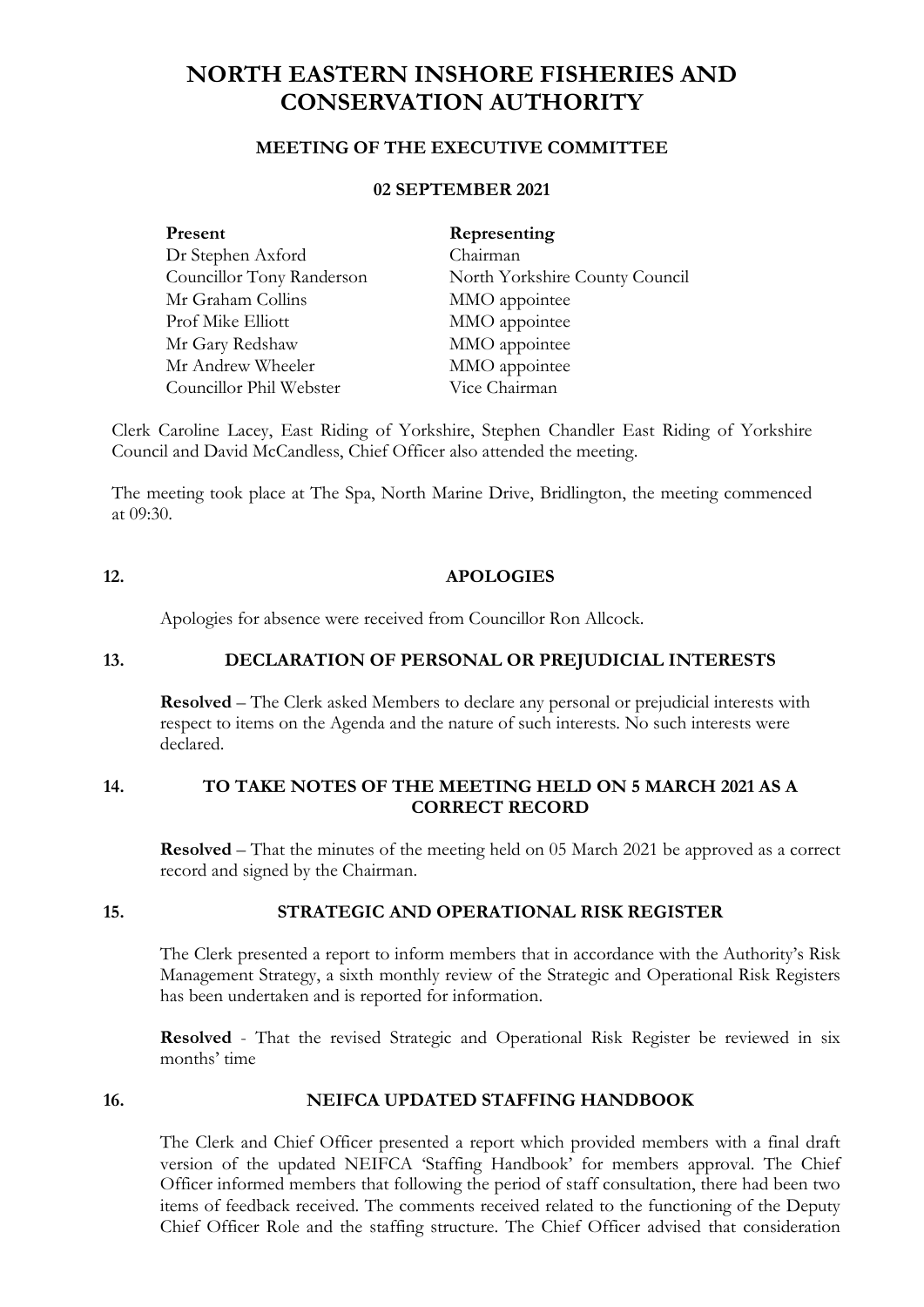would be given to a revision of the staffing structure included in the staff handbook to provide greater clarity if needed. Comments had also been received regarding the necessity for a standby/callout policy. It was agreed at the meeting that there would be a review at the 2022 September Executive meeting to consider the need for such a policy based on evidence collated through the year.

**Resolved** – (a) That the updated version of the NEIFCA Staffing Handbook is approved. (b) That the handbook is subject to regular review, as a minimum, annually, with any proposed changes considered by the Executive Committee.

(c) A revision of the staffing structure is considered following consultation with the Chief Officer, Clerk and HR.

# **17. NEIFCA HEALTH AND SAFETY POLICY & SAFE WORKING PRACTICES 2021/2022**

The Chief Officer presented a report to inform members of the completion of the Annual review of the Authority's Health & Safety provisions. Since the last review in March 2021 the Chief Officer was pleased to advise that there had been no notable incidents or accidents to report. Over and above the standard operational risk assessments and associated safe working practices, NEIFCA officers continued to respond rapidly to the unprecedented impacts and risks associated with the ongoing Covid-19 pandemic to both protect staff and comply with all current governmental advice. Members queried what provisions are in place for visitors aboard the Authority's patrol vessels, the Chief Officer assured members that visitors are given a safety briefing and PPE. The Chief Officer also reported that the Deputy Chief Officer along with the offshore team were currently looking at modifications to the Offshore Safe Working Practices to incorporate the new Cabin RIB.

**Resolved** – Members noted the report.

# **18. BUDGET MONITORING 2021/2022**

The Treasurer presented a report to advise Members of the budget position at the end of month 03 (June) in 2020/21. At the end of June 2021, the Authority has net expenditure of £257,931 against an expected £283,113, underspending by £25,182. The forecast outturn underspend is  $\angle 54,400$  mainly due to employee underspends due to vacancies ( $\angle 85,361$ ). The underspend had been offset by expenditure on agency staff and patrol vessel overspends due to the increased insurance costs relating to the new Cabin RIB.

It was anticipated that the outturn position would be an underspend of  $\ddot{=}$  54,390 in addition to the planned transfer of  $f(102,900)$  plus accrued interest into the Renewals Fund and  $f(10,000)$ into the Vehicle Replacement Reserve. It was proposed that any underspend is transferred to the Renewals Fund towards the replacement of the patrol vessel.

**Resolved –** (a) That the revenue budget monitoring position is noted.

(b) That the capital budget overspend is fully funded from in year underspends.

(c) That any remaining underspend at the year-end be transferred to the Renewals Fund towards the replacement of the patrol vessel.

### **19. NEIFCA ANNUAL REPORT**

The Chief Officer presented a report which provided members with a copy of the 2020/2021 NEIFCA Annual Report for members information. The Chief Officer reported that IFCA's were currently looking at how data is captured and presented at a national level and ways to capture more meaningful environmental data against performance indices.

**Resolved -** Members noted the report.